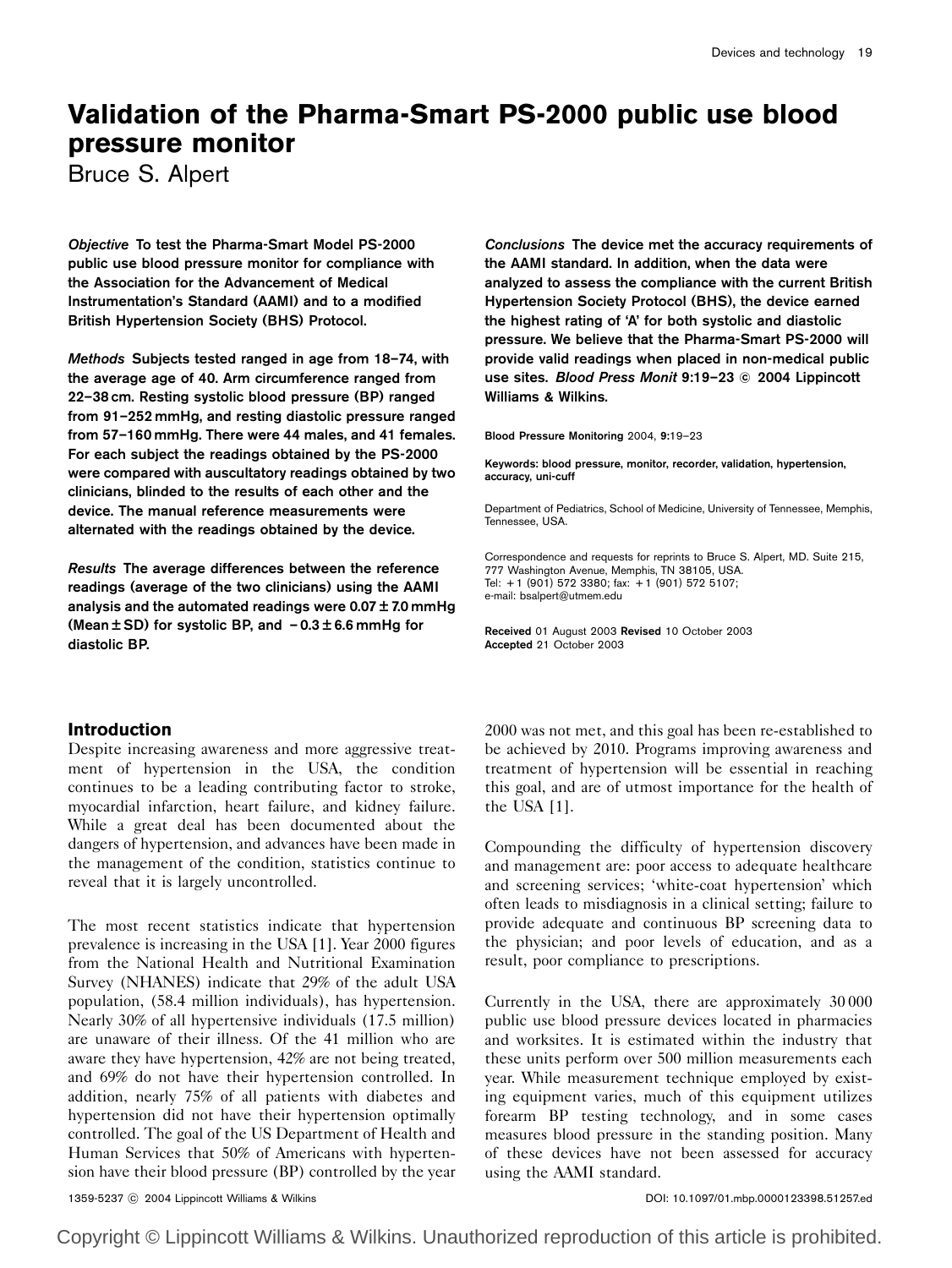The Pharma-Smart equipment is designed to measure blood pressure in accordance to the American Heart Association (AHA) guidelines [2] for general screening seated, brachial artery measurement at the level of the heart.

## Methods

## **Subjects**

The protocol was approved by the University of Tennessee Institutional Review Board. Subjects tested ranged in age from 18–74 years, with the average age of 40. The majority of subjects worked at the University of Tennessee. Written informed consent was obtained from each subject. Arm size ranged from 22–38 cm in circumference. The device is designed for a range of arm circumference from 18–38 cm. Systolic blood pressure ranged from 91–252 mmHg, and diastolic pressure ranged from 57–160 mmHg. There were 44 males, and 41 females. These subjects were representative of the population expected to use the device.

## The Association for the Advancement of Medical Instrumentation (AAMI) SP10 standard

The AAMI standard [3] is intended to be used for a wide variety of devices, and provides for a modification of the ranges if this represents the population mix that is expected to use the device being tested. The PS-2000 is intended to be used to assist in identifying adults that may have hypertension, assist the medical professional in managing the individual's blood pressure, and to encourage compliance. With this in mind, the requirement that 10% of the subjects have diastolic pressure lower than 60 mmHg was not representative of the intended population. The lower blood pressure range was raised to  $\leq$  70 mmHg (Table 1).

#### Protocol

The comparison standard was auscultatory blood pressure, Korotkoff phase I and phase V. The clinical team consisted of three members, two clinicians who were blinded to one another and the clinical supervisor who had visibility of all of the readings. The device display was covered such that results were not visible to the subjects or to the clinicians. Device readings were printed on 'tickets' processed by the Pharma-Smart unit. The

Table 1 The AAMI requirements and the study population measurements

|                                                                         |     | Min. AAMI requirement Actual study population |
|-------------------------------------------------------------------------|-----|-----------------------------------------------|
| Systolic BP>160mmHg                                                     | 10% | 15.3%                                         |
| Systolic BP<10mmHq                                                      | 10% | 10.6%                                         |
| Diastolic BP > 100 mmHg                                                 | 10% | 18.8%                                         |
| Diastolic BP < 70 mmHg<br>(increased from 60,<br>see above explanation) | 10% | 17.6%                                         |
| Arm circumference > 35 cm                                               | 10% | 15.3%                                         |
| Arm circumference < 25 cm                                               | 10% | 14.1%                                         |

BP, blood pressure.

clinicians both viewed the same mercury manometer and used a dual-headed binaural stethoscope. If agreement between clinicians was not achieved, i.e., the difference between paired values was  $\geq 10$  mmHg, the supervisor instructed the clinicians to repeat the measurement without any further discussion relating to the reason for the disagreement. The clinicians were very experienced, and agreement with each other and the clinical supervisor was demonstrated before the start of the validation protocol.

The PS-2000 is a sit down kiosk, and has a single size cuff that is designed to measure BP accurately using arm sizes from 18–38 cm in circumference. In use, the cuff surrounds the brachial artery, and is at heart level. Because a major portion of the validation is to determine that the cuff does not introduce significant errors, it was necessary to employ sequential same arm readings rather than simultaneous same arm readings. All measurements were performed on the left arm.

## Cuff size

Most device validations, using auscultation as the reference measurement, use the same cuff for both the device and the reference measurements. If the cuff is inappropriately sized, it introduces a similar error into both the clinicians' readings and the device's measurement. For this study the cuff size was of extreme importance, as the device results, with its integral cuff, were compared to readings performed with different cuffs. Any errors would not be shared by the clinicians and the device being tested.

The cuffs used for auscultation were the Baumanometer V-Lok*s* Child/Small Adult, and Large Arm sizes. The larger-sized cuff was employed when the arm size fitted between two cuff sizes. These cuffs were selected because of their frequent use in clinical environments and rather close compliance with AAMI recommendation that the width of the bladder be 40% of the arm circumference.

#### Measurement order

The device performed the first blood pressure determination. This was to familiarize the subject with the device in order to reduce the subject's blood pressure variation during the testing series. This reading was not utilized in the data set. The appropriate-sized cuff was then applied to the arm, and the clinicians performed the next blood pressure determination. This reading was used as the classification reading, and to familiarize the clinicians with the auscultatory characteristics of the subject. Then a second device reading was taken which was not utilized in the data set. Next the team performed their second manual measurement. This was the first measurement used to compare to the device being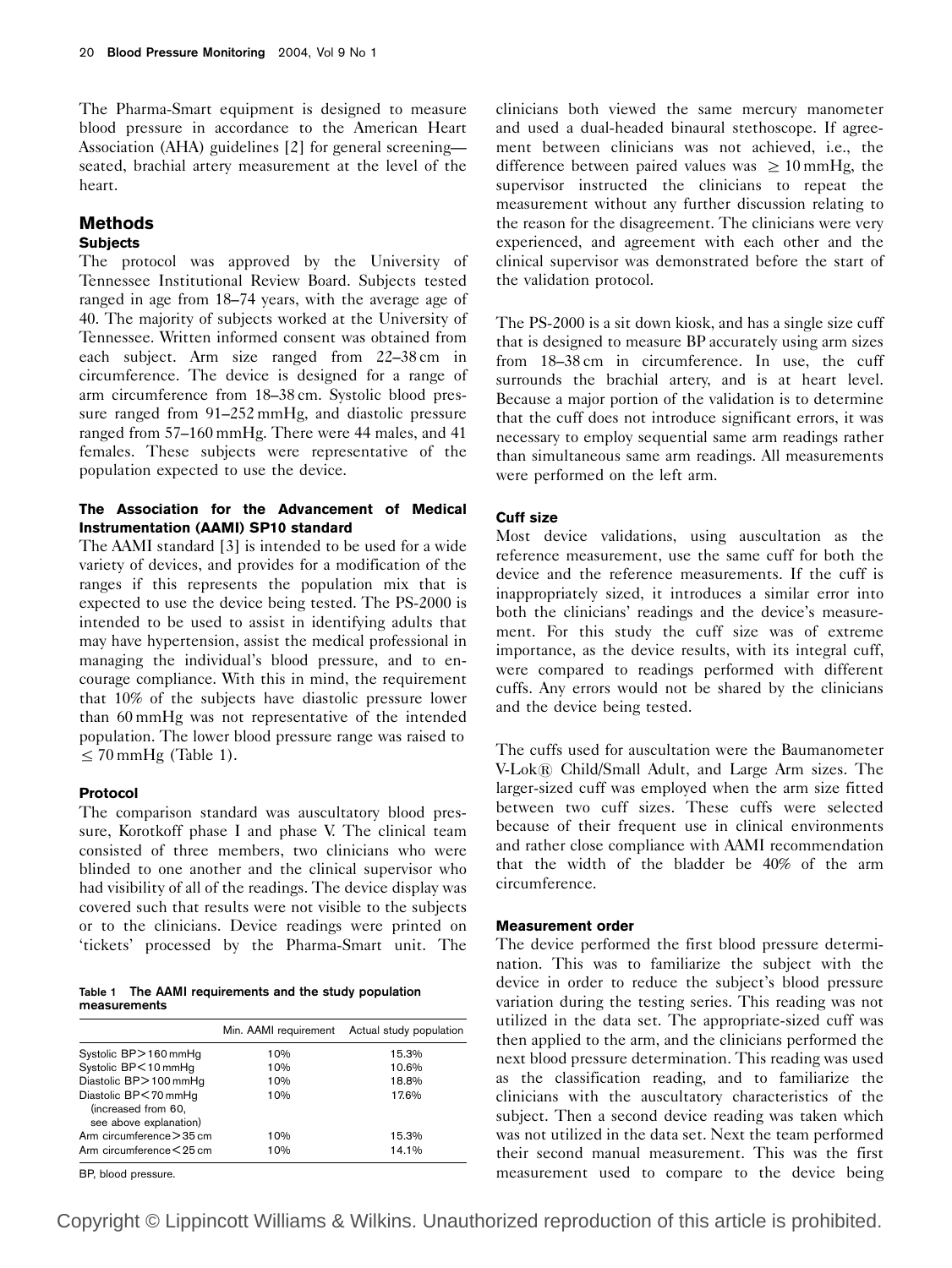tested. This alternating series was continued until there were a total of five device readings and five manual readings. The last four clinician readings and the last three device readings were used to determine device validity. The measurements were spaced about 1 min apart, which was as close as practical when applying and removing the manually applied cuff before and after each of the clinical reference measurements.

#### **Results** AAMI

The AAMI SP 10, 2002 has two different methods for analyzing the differences between the device and the auscultatory readings. The PS-2000 passed both. The first method utilizes all 255 sets of data for systolic and diastolic pressures treated separately. The PS-2000 had a mean error of 0.07 mmHg for systole with a standard deviation of 7.0, and a mean error of  $-0.3$  mmHg with a standard deviation of 6.6 for diastole (Table 2). Using this method, the results met the first AAMI requirement of a mean error of  $\pm$  5 mmHg or less with a standard deviation of 8 mmHg or less.

The second method of the AAMI standard first averages the systolic differences between the device and the average of the clinicians and then the diastolic difference for each subject before evaluating the results against the standard. This results in 85 sets of data for systole, and another 85 sets for diastole. The average allowable difference remains the same as in the previous method, as this averaging step does not affect the mean. However the averaging does reduce the standard deviation. The allowable standard deviation depends on the magnitude of the mean difference, and ranges from 6.95 down to 4.81 depending on the mean difference. Because the average error of the PS-2000 approached zero, the requirement is that the averaged standard deviation be 6.95 or less for systole, and 6.94 for diastole. Using this method, the PS-2000 had a standard deviation of 5.9 for systole and a standard deviation of 6.1 for diastole.

#### Arm size effects on accuracy

Figures 1 and 2 show the error in systolic and diastolic pressure plotted as a function of arm circumference. The slope and intercept are shown. Both graphs show a tendency to slightly under-estimate blood pressure on a small arm and slightly over-estimate blood pressure on a large arm.

Table 2 Accuracy results for the PS-2000 BP monitor (AAMI method 1)

| AAMI Method 1      | Requirement   |               | PS-2000 Systolic PS-2000 Diastolic |
|--------------------|---------------|---------------|------------------------------------|
| Mean error         | $\leq$ 5 mmHq | $0.0$ mm $Hq$ | $-0.3$ mmHq                        |
| Standard deviation | $\leq$ 8 mmHq | 7.0           | 6.6                                |



Systolic Pressure Difference vs Arm Circumference.



Diastolic Pressure vs Arm Circumference.



Systolic Pressure Mean Difference 0.0 mmHg Standard Deviation 7.0.

#### Pressure level effects on accuracy

The device slightly under-estimated low systolic pressure and slightly over-estimated high systolic pressure as shown in Figure 3. The magnitude of this error was less than 2 mmHg between 90 and 160 mmHg systolic pressure. The device also slightly under-estimated low diastolic pressure, and over-estimated high diastolic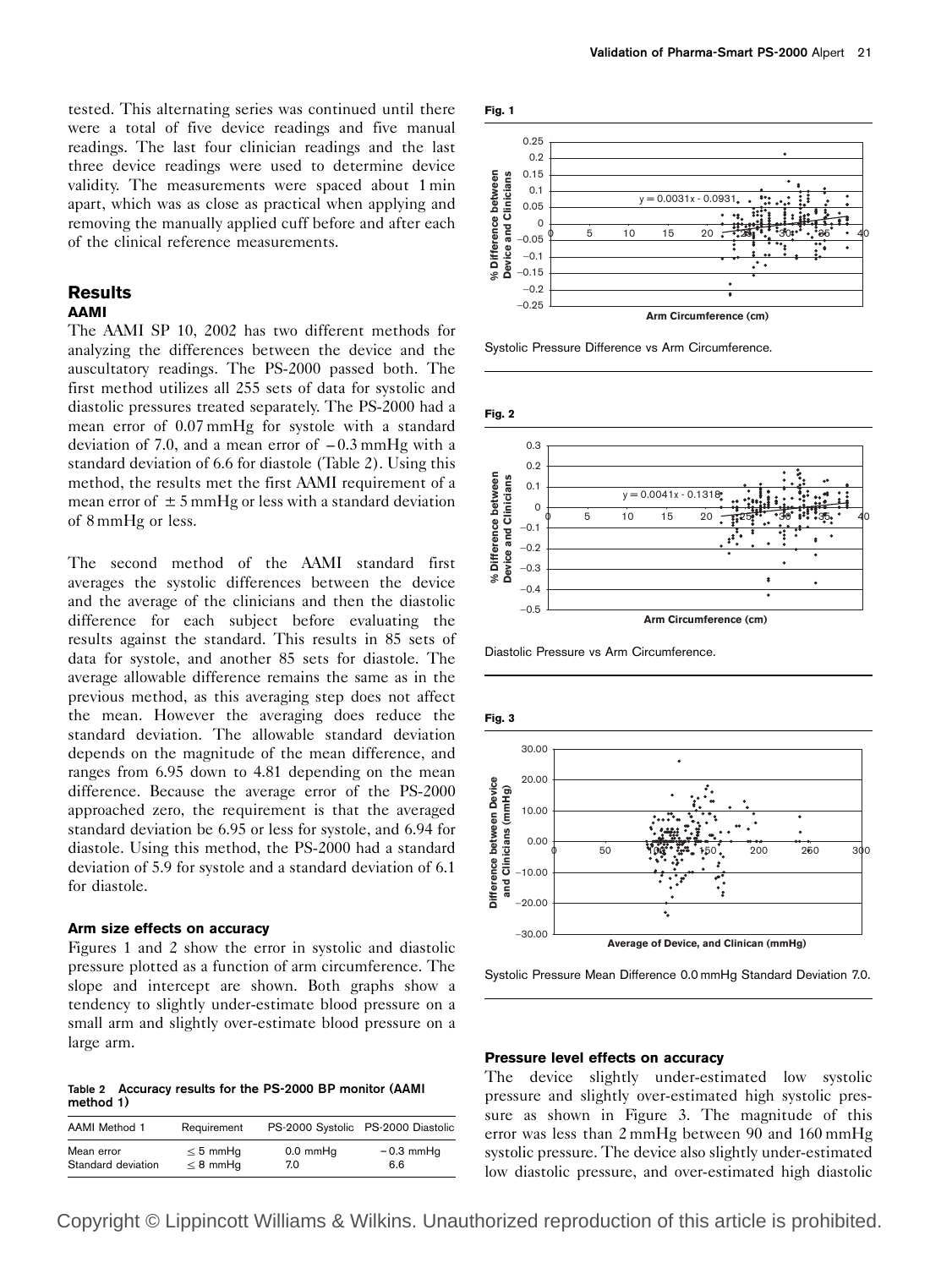pressure as shown in Figure 4. The magnitude of this error was less than 2.5 mmHg from 80 to 100 mmHg. The average error at 140/90 was less than 1 mmHg.

#### British Hypertension Society (BHS) protocol

The BHS protocol [4] requires more subjects with high systolic pressure than the AAMI standard. The BHS requires a total of 20 subjects that exhibit entry level blood pressures above 160 mmHg, but less than 180 mmHg, and eight subjects with systolic BP above 180 mmHg. AAMI requires nine above 160 mmHg, and none above 180 mmHg. This study population had 13 above 160 mmHg, and five above 180 mmHg, easily meeting the AAMI requirements, but falling short of the BHS goal.

When the results were analyzed as specified in the BHS protocol as revised in 1993, the PS-2000 earned the highest rating—an 'A—for both systolic and diastolic pressures. See Table 3 for the grading system and Table 4 for the results for the PS-2000.

## **Discussion**

## Cuff design

The Pharma-Smart PS-2000 uses a single cuff to accommodate a wide range of arm sizes. The cuff is



|  |  |  | Table 4 Accuracy results for the PS-2000 BP monitor (BHS) |  |
|--|--|--|-----------------------------------------------------------|--|
|  |  |  |                                                           |  |

provided with a two-axis swivel such that it can align itself with different arm positions. The cuff bladder is 15.2 cm in width, and long enough to encircle almost the entire upper arm. The cuff bladder width is 40% of the circumference of the largest arm that will fit into the cuff, which is  $38 \text{ cm}$  in circumference. The cuff is designed such that the cuff width contact on the arm is decreased as the arm size is decreased, closely matching the 40% recommendation of AAMI and AHA. The effectiveness of this design is shown in Figures 1 and 2; the cuff slightly over-estimated the blood pressure on the largest size arms and under-estimated the blood pressure on smaller arms. Some of the difference may be attributed to using only the upper portion of the arm circumference range of the small cuff, and the lower portion of the arm circumferences range of the large cuff. The bladder width averaged 38% of arm circumference on small arms, and 43% of arm circumference on large arms. In practice, the errors caused by arm size are small, indicating that the cuff performs well with arm size variations.

#### Methods used for data analyses

The AAMI SP10 requires that the readings of both clinicians be averaged before comparing with the device being tested. It further recommends sequential same arm testing as preferable to simultaneous dual arm recordings. The AAMI does not directly address the issue of temporal variations in blood pressure, which creates apparent test– reference differences even if none exist. This variation in blood pressure is not a significant source of error in sequential testing. This results in 'penalizing' devices validated using sequential measurements, unless methods are employed to compensate for this issue. While there is not a consensus of how sequential measurements

Table 3 Absolute differences between standard and device under test (mmHg) (BHS)

| Grade | $\leq$ 5 mmHq | $\leq 10$ mmHq | $\leq 15$ mmHq |
|-------|---------------|----------------|----------------|
| А     | 60%           | 85%            | 95%            |
| B     | 50%           | 75%            | 90%            |
| С     | 40%           | 65%            | 85%            |
| D     | Worse than C  | Worse than C   | Worse than C   |
|       |               |                |                |

|               | Grade | $\leq$ 5 mmHq | $\leq 10$ mmHq | $\leq 15$ mmHq | Mean $\pm$ SD (mmHg) | Mean $\pm$ SD of<br>differences (mmHq) |  |  |
|---------------|-------|---------------|----------------|----------------|----------------------|----------------------------------------|--|--|
| Observer 1    |       |               |                |                |                      |                                        |  |  |
| <b>SBP</b>    | B     | 64%           | 84%            | 96%            | $130.6 \pm 29.4$     | $0.3 \pm 7.2$                          |  |  |
| <b>DSP</b>    | A     | 65%           | 87%            | 97%            | $82.9 \pm 15.7$      | $-0.1 \pm 6.7$                         |  |  |
| Observer 2    |       |               |                |                |                      |                                        |  |  |
| <b>SBP</b>    | A     | 65%           | 87%            | 96%            | $131.3 \pm 29.5$     | $-0.2 \pm 7.0$                         |  |  |
| <b>DSP</b>    | A     | 66%           | 85%            | 96%            | $83.3 \pm 16.0$      | $-0.6 \pm 6.7$                         |  |  |
| Final Grading |       |               |                |                |                      |                                        |  |  |
| <b>SBP</b>    | A     | 65%           | 87%            | 96%            | $131.3 \pm 29.5$     | $0.2 \pm 7.0$                          |  |  |
| <b>DSP</b>    | A     | 66%           | 87%            | 97%            | $82.9 \pm 15.7$      | $-0.1 \pm 6.7$                         |  |  |
| Obs/Obs       |       |               |                |                |                      |                                        |  |  |
| <b>SBP</b>    | A     | 97%           | 100%           | 100%           | $130.9 \pm 29.6$     | $0.7 \pm 1.8$                          |  |  |
| <b>DSP</b>    | A     | 96%           | 100%           | 100%           | $83.1 \pm 16.0$      | $0.4 \pm 2.1$                          |  |  |
|               |       |               |                |                |                      |                                        |  |  |